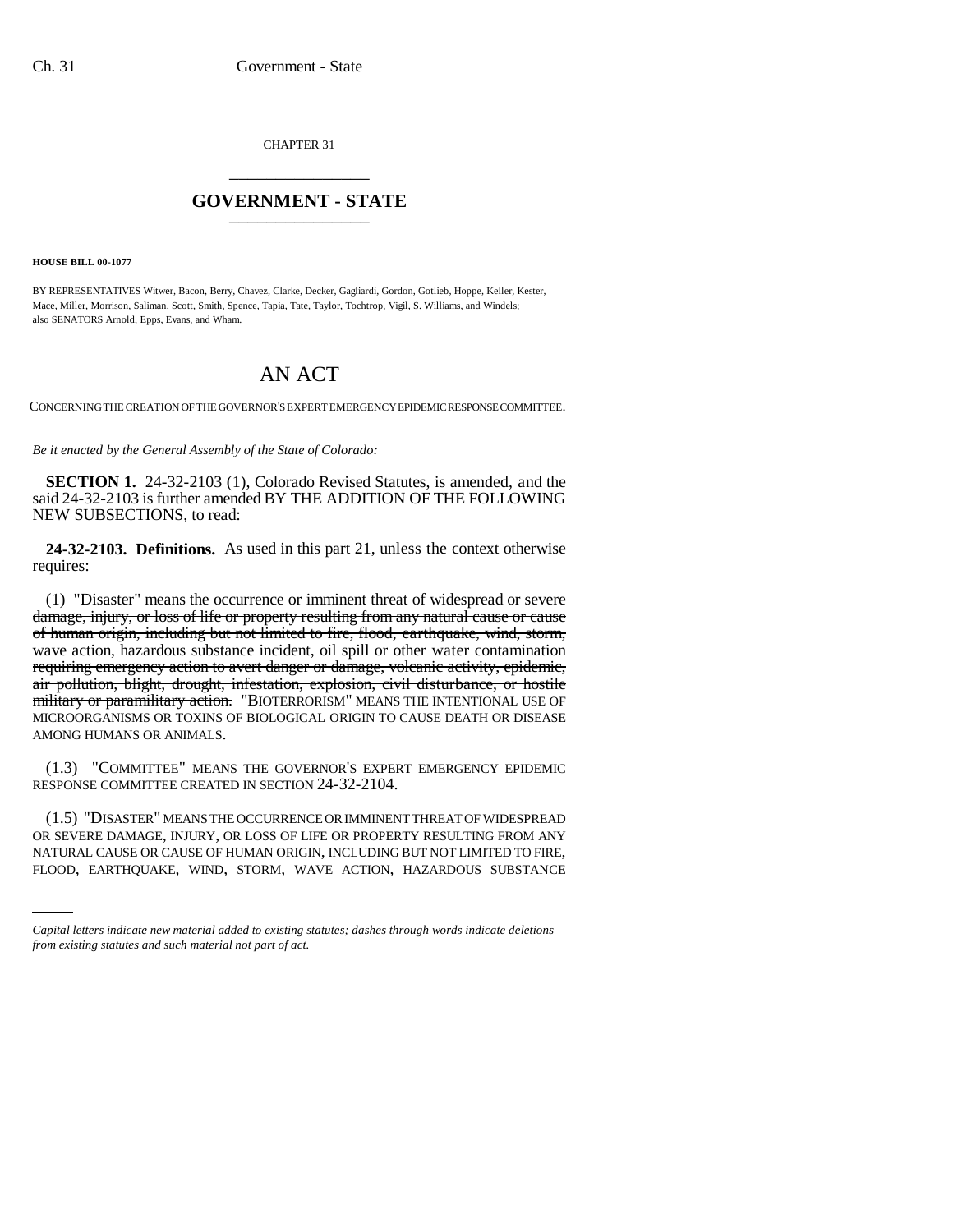INCIDENT, OIL SPILL OR OTHER WATER CONTAMINATION REQUIRING EMERGENCY ACTION TO AVERT DANGER OR DAMAGE, VOLCANIC ACTIVITY, EPIDEMIC, AIR POLLUTION, BLIGHT, DROUGHT, INFESTATION, EXPLOSION, CIVIL DISTURBANCE, OR HOSTILE MILITARY OR PARAMILITARY ACTION.

(1.7) "EMERGENCY EPIDEMIC" MEANS CASES OF AN ILLNESS OR CONDITION, COMMUNICABLE OR NONCOMMUNICABLE, CAUSED BY BIOTERRORISM, PANDEMIC INFLUENZA, OR NOVEL AND HIGHLY FATAL INFECTIOUS AGENTS OR BIOLOGICAL TOXINS.

(1.9) "PANDEMIC INFLUENZA" MEANS A WIDESPREAD EPIDEMIC OF INFLUENZA CAUSED BY A HIGHLY VIRULENT STRAIN OF THE INFLUENZA VIRUS.

**SECTION 2.** 24-32-2104, Colorado Revised Statutes, is amended BY THE ADDITION OF A NEW SUBSECTION to read:

**24-32-2104. The governor and disaster emergencies.** (8) (a) THERE IS HEREBY CREATED A GOVERNOR'S EXPERT EMERGENCY EPIDEMIC RESPONSE COMMITTEE. THE DUTIES OF THE COMMITTEE SHALL BE TO DEVELOP BY JULY 1, 2001, A NEW SUPPLEMENT TO THE STATE DISASTER PLAN THAT IS CONCERNED WITH THE PUBLIC HEALTH RESPONSE TO ACTS OF BIOTERRORISM, PANDEMIC INFLUENZA, AND EPIDEMICS CAUSED BY NOVEL AND HIGHLY FATAL INFECTIOUS AGENTS AND TO PROVIDE EXPERT PUBLIC HEALTH ADVICE TO THE GOVERNOR IN THE EVENT OF AN EMERGENCY EPIDEMIC. THE COMMITTEE SHALL MEET AT LEAST ANNUALLY TO REVIEW AND AMEND THE SUPPLEMENT AS NECESSARY. THE COMMITTEE SHALL PROVIDE INFORMATION TO AND FULLY COOPERATE WITH THE COUNCIL.

(b) (I) STATE MEMBERS OF THE COMMITTEE SHALL INCLUDE THE FOLLOWING:

(A) THE EXECUTIVE DIRECTOR OF THE DEPARTMENT OF PUBLIC HEALTH AND ENVIRONMENT;

(B) THE CHIEF MEDICAL OFFICER OF THE DEPARTMENT OF PUBLIC HEALTH AND ENVIRONMENT;

(C) THE CHIEF PUBLIC INFORMATION OFFICER OF THE DEPARTMENT OF PUBLIC HEALTH AND ENVIRONMENT;

(D) THE EMERGENCY RESPONSE COORDINATOR FOR THE DEPARTMENT OF PUBLIC HEALTH AND ENVIRONMENT;

(E) THE STATE EPIDEMIOLOGIST FOR THE DEPARTMENT OF PUBLIC HEALTH AND ENVIRONMENT;

(F) A HOSPITAL INFECTIOUS DISEASE CONTROL PRACTITIONER;

(G) THE PRESIDENT OF THE BOARD OF HEALTH OR THE PRESIDENT'S DESIGNEE;

(H) THE PRESIDENT OF THE STATE MEDICAL SOCIETY OR THE PRESIDENT'S DESIGNEE;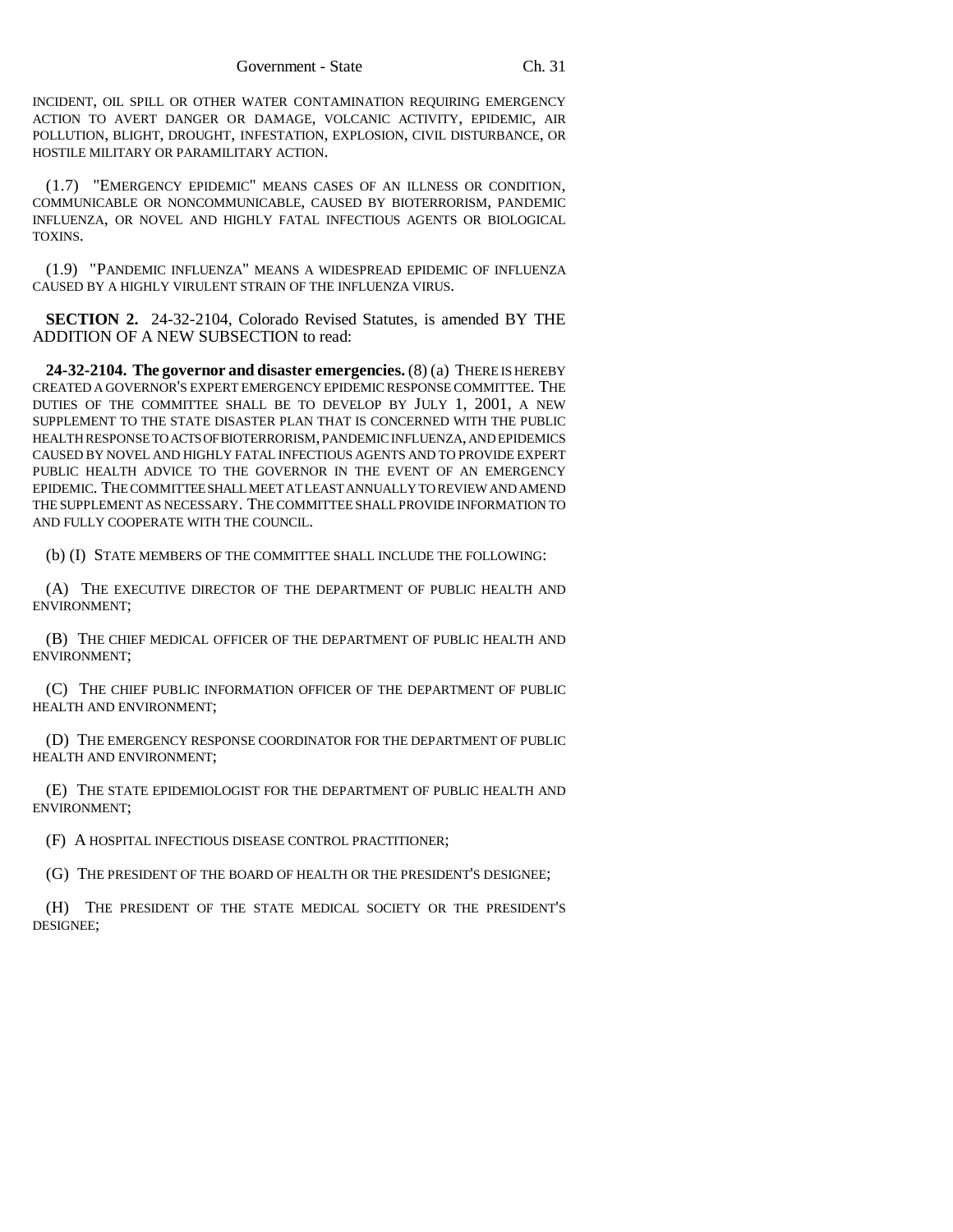(I) THE PRESIDENT OF THE COLORADO HEALTH AND HOSPITAL ASSOCIATION OR THE PRESIDENT'S DESIGNEE;

(J) THE STATE VETERINARIAN;

(K) A WILDLIFE DISEASE SPECIALIST WITH THE DIVISION OF WILDLIFE;

(L) A PHARMACIST MEMBER OF THE STATE BOARD OF PHARMACY; AND

(M) THE DIRECTOR OF THE OFFICE OF EMERGENCY MANAGEMENT.

(II) IN ADDITION TO THE STATE MEMBERS OF THE COMMITTEE, THE GOVERNOR SHALL APPOINT TO THE COMMITTEE AN INDIVIDUAL FROM EACH OF THE FOLLOWING CATEGORIES:

(A) A LICENSED PHYSICIAN WHO SPECIALIZES IN INFECTIOUS DISEASES;

(B) A LICENSED PHYSICIAN WHO SPECIALIZES IN EMERGENCY MEDICINE;

(C) A MEDICAL EXAMINER;

(D) A SPECIALIST IN POSTTRAUMATIC STRESS MANAGEMENT;

(E) A DIRECTOR OF A LOCAL PUBLIC HEALTH DEPARTMENT; AND

(F) THE ATTORNEY GENERAL OR HIS OR HER DESIGNEE.

(III) THE EXECUTIVE DIRECTOR OF THE DEPARTMENT OF PUBLIC HEALTH AND ENVIRONMENT SHALL SERVE AS THE CHAIR OF THE COMMITTEE. A MAJORITY OF THE MEMBERSHIP OF THE COMMITTEE, NOT INCLUDING VACANT POSITIONS, SHALL CONSTITUTE A QUORUM.

(IV) THE EXECUTIVE DIRECTOR OF THE DEPARTMENT OF PUBLIC SAFETY OR THE EXECUTIVE DIRECTOR'S DESIGNEE SHALL SERVE AS AN EX OFFICIO MEMBER OF THE COMMITTEE AND SHALL NOT BE ABLE TO VOTE ON DECISIONS OF THE COMMITTEE. THE EXECUTIVE DIRECTOR SHALL SERVE AS A LIAISON BETWEEN THE COMMITTEE, THE COUNCIL, AND THE COLORADO EMERGENCY PLANNING COMMISSION IN THE EVENT OF AN EMERGENCY EPIDEMIC.

(c) THE COMMITTEE SHALL INCLUDE IN THE SUPPLEMENT TO THE STATE DISASTER PLAN A PROPOSAL FOR THE PRIORITIZATION, ALLOCATION, STORAGE, PROTECTION, AND DISTRIBUTION OF ANTIBIOTIC MEDICINES, ANTIVIRAL MEDICINES, ANTIDOTES, AND VACCINES THAT MAY BE NEEDED AND IN SHORT SUPPLY IN THE EVENT OF AN EMERGENCY EPIDEMIC.

(d) THE COMMITTEE SHALL CONVENE AT THE CALL OF THE GOVERNOR OR THE EXECUTIVE DIRECTOR OF THE DEPARTMENT OF PUBLIC HEALTH AND ENVIRONMENT TO CONSIDER EVIDENCE PRESENTED BY THE DEPARTMENT'S CHIEF MEDICAL OFFICER OR STATE EPIDEMIOLOGIST THAT THERE IS AN OCCURRENCE OR IMMINENT THREAT OF AN EMERGENCY EPIDEMIC. IF THE COMMITTEE FINDS THAT THERE IS AN OCCURRENCE OR IMMINENT THREAT OF AN EMERGENCY EPIDEMIC, THE EXECUTIVE DIRECTOR OF THE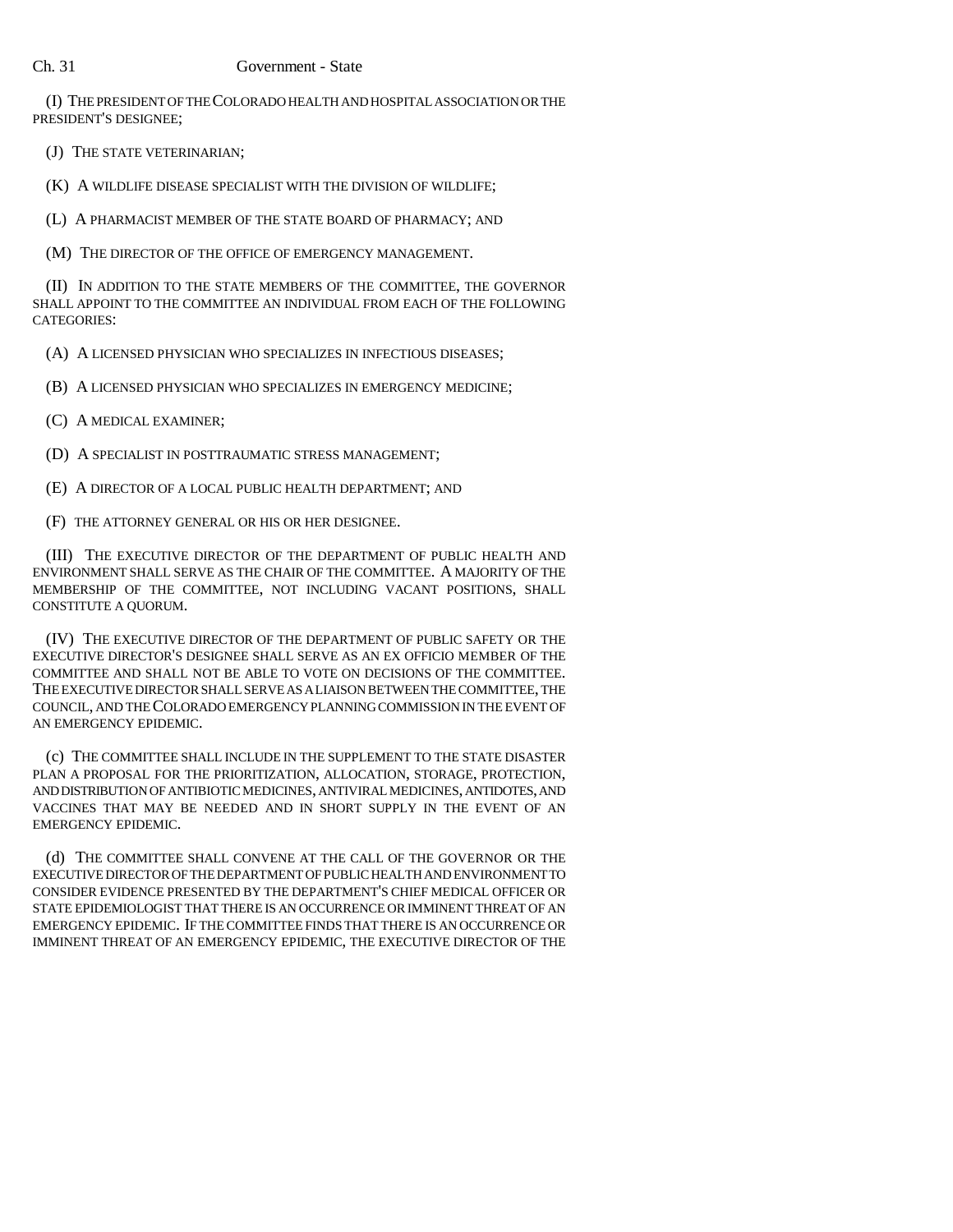DEPARTMENT OF PUBLIC HEALTH AND ENVIRONMENT SHALL ADVISE THE GOVERNOR TO DECLARE A DISASTER EMERGENCY.

(e) IN THE EVENT OF AN EMERGENCY EPIDEMIC THAT HAS BEEN DECLARED A DISASTER EMERGENCY, THE COMMITTEE SHALL CONVENE AS RAPIDLY AND AS OFTEN AS NECESSARY TO ADVISE THE GOVERNOR, WHO SHALL ACT BY EXECUTIVE ORDER, REGARDING REASONABLE AND APPROPRIATE MEASURES TO REDUCE OR PREVENT SPREAD OF THE DISEASE, AGENT, OR TOXIN AND TO PROTECT THE PUBLIC HEALTH. SUCH MEASURES MAY INCLUDE, BUT ARE NOT LIMITED TO:

(I) PROCURING OR TAKING SUPPLIES OF MEDICINES AND VACCINES;

(II) ORDERING PHYSICIANS AND HOSPITALS TO TRANSFER OR CEASE ADMISSION OF PATIENTS OR PERFORM MEDICAL EXAMINATIONS OF PERSONS;

(III) ISOLATING OR QUARANTINING PERSONS OR PROPERTY;

(IV) DETERMINING WHETHER TO SEIZE, DESTROY, OR DECONTAMINATE PROPERTY OR OBJECTS THAT MAY THREATEN THE PUBLIC HEALTH;

(V) DETERMINING HOW TO SAFELY DISPOSE OF CORPSES AND INFECTIOUS WASTE;

(VI) ASSESSING THE ADEQUACY AND POTENTIAL CONTAMINATION OF FOOD AND WATER SUPPLIES;

(VII) PROVIDING MENTAL HEALTH SUPPORT TO AFFECTED PERSONS; AND

(VIII) INFORMING THE CITIZENS OF THE STATE HOW TO PROTECT THEMSELVES, WHAT ACTIONS ARE BEING TAKEN TO CONTROL THE EPIDEMIC, AND WHEN THE EPIDEMIC IS OVER.

**SECTION 3.** Part 21 of article 32 of title 24, Colorado Revised Statutes, is amended BY THE ADDITION OF A NEW SECTION to read:

**24-32-2111.5. Governor's expert emergency epidemic response committee - compensation - liability.** (1) NEITHER THE STATE NOR THE MEMBERS OF THE EXPERT EMERGENCY EPIDEMIC RESPONSE COMMITTEE DESIGNATED OR APPOINTED PURSUANT TO SECTION 24-32-2104 (8) SHALL BE LIABLE FOR ANY CLAIM BASED UPON THE COMMITTEE'S ADVICE TO THE GOVERNOR OR THE ALLEGED NEGLIGENT EXERCISE OR PERFORMANCE OF, OR FAILURE TO EXERCISE OR PERFORM AN ACT RELATING TO AN EMERGENCY EPIDEMIC. LIABILITY AGAINST A MEMBER OF THE COMMITTEE MAY BE FOUND ONLY FOR WANTON OR WILLFUL MISCONDUCT OR WILLFUL DISREGARD OF THE BEST INTERESTS OF PROTECTING AND MAINTAINING THE PUBLIC HEALTH. DAMAGES AWARDED ON THE BASIS OF SUCH LIABILITY SHALL NOT EXCEED ONE HUNDRED THOUSAND DOLLARS FOR ANY INJURY TO OR DAMAGE SUFFERED BY ONE PERSON OR THREE HUNDRED THOUSAND DOLLARS FOR AN INJURY TO OR DAMAGE SUFFERED BY THREE OR MORE PERSONS IN THE COURSE OF AN EMERGENCY EPIDEMIC.

(2) THE CONDUCT AND MANAGEMENT OF THE AFFAIRS AND PROPERTY OF EACH HOSPITAL, PHYSICIAN, HEALTH INSURER OR MANAGED HEALTH CARE ORGANIZATION, HEALTH CARE PROVIDER, PUBLIC HEALTH WORKER, OR EMERGENCY MEDICAL SERVICE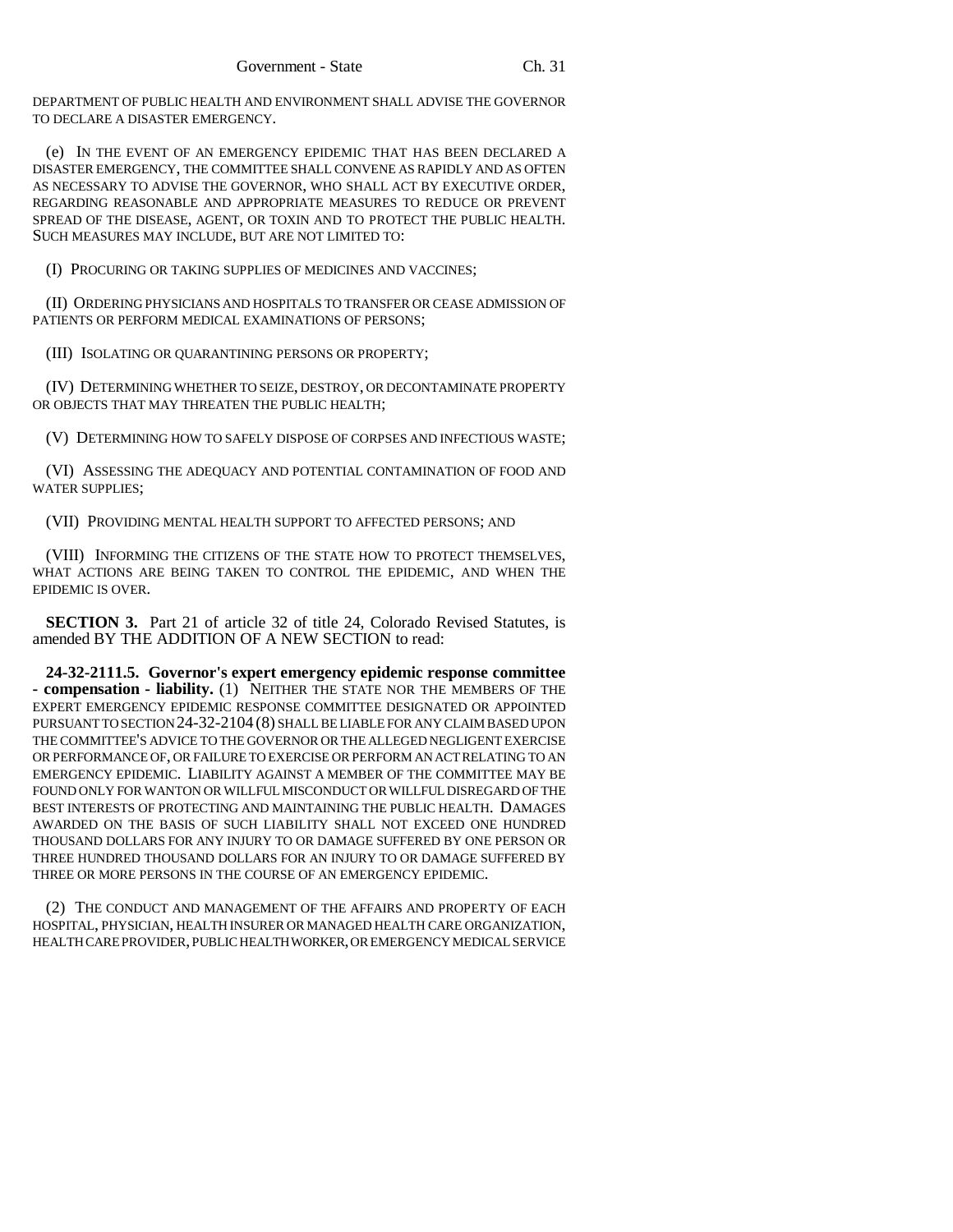## Ch. 31 Government - State

PROVIDER SHALL BE SUCH THAT THEY WILL REASONABLY ASSIST AND NOT UNREASONABLY DETRACT FROM THE ABILITY OF THE STATE AND THE PUBLIC TO SUCCESSFULLY CONTROL EMERGENCY EPIDEMICS THAT ARE DECLARED A DISASTER EMERGENCY. SUCH PERSONS AND ENTITIES THAT IN GOOD FAITH COMPLY COMPLETELY WITH BOARD OF HEALTH RULES REGARDING THE EMERGENCY EPIDEMIC AND WITH EXECUTIVE ORDERS REGARDING THE DISASTER EMERGENCY SHALL BE IMMUNE FROM CIVIL OR CRIMINAL LIABILITY FOR ANY ACTION TAKEN TO COMPLY WITH THE EXECUTIVE ORDER OR RULE.

(3) NO PERSONAL SERVICES MAY BE COMPENSATED BY THE STATE OR ANY SUBDIVISION OR AGENCY OF THE STATE, EXCEPT PURSUANT TO STATUTE OR LOCAL LAW OR ORDINANCE.

(4) COMPENSATION FOR PROPERTY SHALL BE MADE ONLY IF THE PROPERTY WAS COMMANDEERED OR OTHERWISE USED IN COPING WITH AN EMERGENCY EPIDEMIC THAT IS DECLARED BY THE GOVERNOR OR A MEMBER OF THE DISASTER EMERGENCY FORCES OF THIS STATE.

(5) THE AMOUNT OF COMPENSATION SHALL BE CALCULATED IN THE SAME MANNER AS COMPENSATION DUE FOR TAKING OF PROPERTY PURSUANT TO EMINENT DOMAIN PROCEDURES, AS PROVIDED IN ARTICLES 1 TO 7 OF TITLE 38, C.R.S.

**SECTION 4.** 24-32-2202 (3) and (4), Colorado Revised Statutes, are amended to read:

**24-32-2202. Definitions.** As used in this part 22, unless the context otherwise requires:

(3) "Civil defense worker" means any natural person who is registered with the office of emergency management or with a local organization for civil defense for the purpose of engaging in civil defense service pursuant to the provisions of this part 22 without pay or other consideration OR IS A PHYSICIAN, HEALTH CARE PROVIDER, PUBLIC HEALTH WORKER, OR EMERGENCY MEDICAL SERVICE PROVIDER WHO IS ORDERED BY THE GOVERNOR OR A MEMBER OF THE DISASTER EMERGENCY FORCES OF THIS STATE TO PROVIDE SPECIFIC MEDICAL OR PUBLIC HEALTH SERVICES DURING AND RELATED TO AN EMERGENCY EPIDEMIC AND WHO COMPLIES WITH SUCH AN ORDER WITHOUT PAY OR OTHER CONSIDERATION.

(4) "Injury" means and includes all accidental injuries and all occupational diseases recognized and compensated by the "Workers' Compensation Act of Colorado", articles 40 to 47 of title 8, C.R.S., AS WELL AS ANY ILLNESS THAT IS CAUSED BY AN EMERGENCY EPIDEMIC DECLARED TO BE A DISASTER EMERGENCY.

**SECTION 5.** 25-1-107 (1), Colorado Revised Statutes, is amended BY THE ADDITION OF A NEW PARAGRAPH to read:

**25-1-107. Powers and duties of the department - repeal.** (1) The department has, in addition to all other powers and duties imposed upon it by law, the following powers and duties:

(a.5) (I) TO INVESTIGATE AND MONITOR THE SPREAD OF DISEASE THAT IS